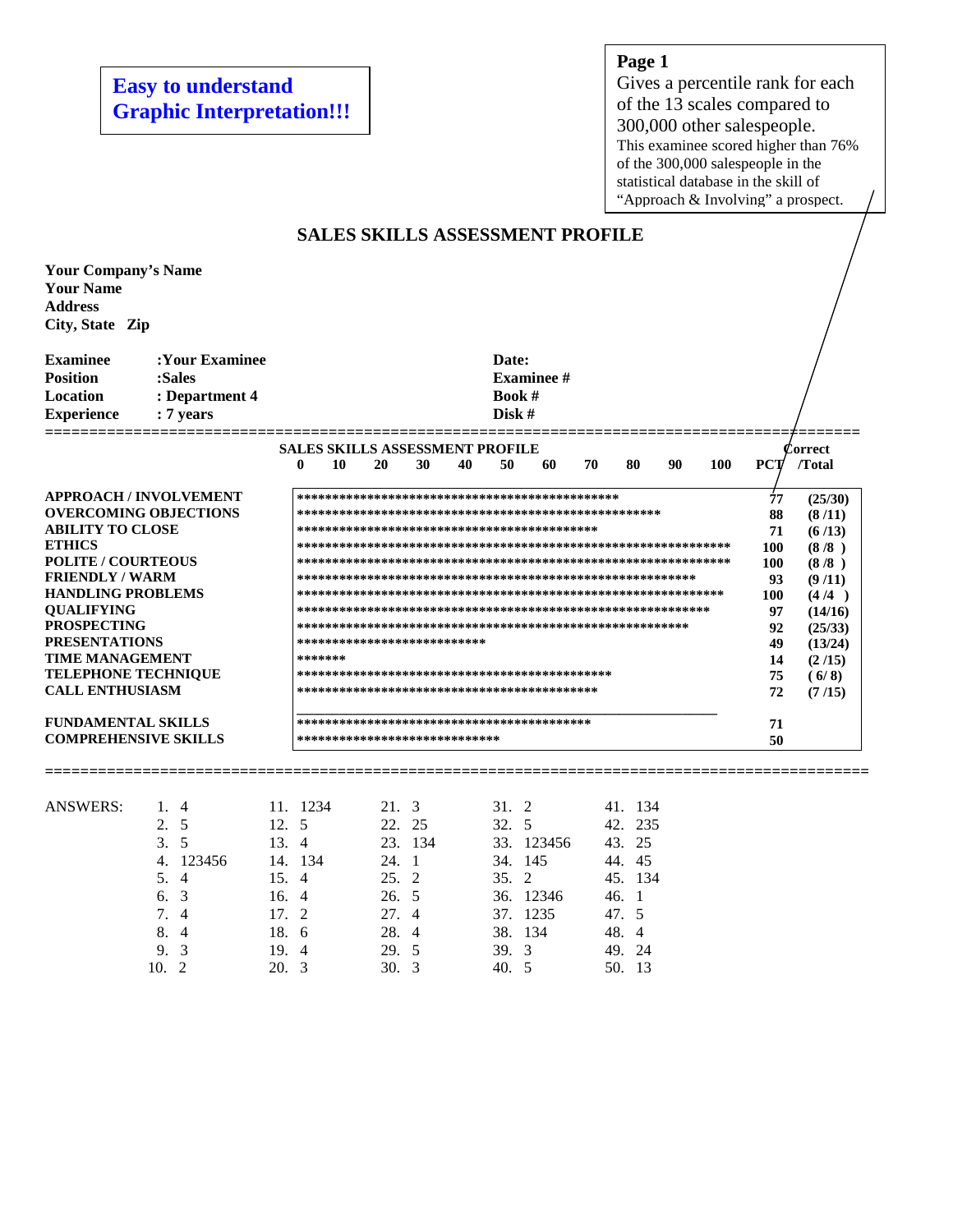# EXTENSIVE NARRATIVE PROVIDES

VALUABLE INSIGHTS The self-evaluation is compared to the Scores on the Sales Success Profile for areas of agreement. Self evaluation of 4 or above is considered above average, 3 or less, is below average. A score of 50 or greater on the Sales Success Profile is above average, a score of less than 50 is considered below average.

#### CONFIDENTIAL / Page 2 SALES SKILLS ASSESSMENT PROFILE Analysis for: Examinee, Your

|                 | <b>SELF EVALUATION</b>         |                |              | <b>BAV</b>     | AVG    |                | AAG |   | <b>FAA</b> |        | <b>SUP</b> |
|-----------------|--------------------------------|----------------|--------------|----------------|--------|----------------|-----|---|------------|--------|------------|
| $My$ ability to |                                |                |              |                |        |                |     |   |            |        |            |
| x 1.            | Approach and Involve customers | $\Omega$       |              | $\overline{c}$ | 3      | $\ast$         | 5   | 6 |            | 8      | 9          |
| x 2.            | Handle and overcome objections |                |              |                |        |                | *   |   |            |        |            |
| 3.              | "Close" the sale               | $\Omega$       | $\ast$       | $\overline{c}$ | 3      | 4              | 5   | 6 | 7          | 8      | 9          |
| x 4.            | Be aggressive when :Closing"   |                |              |                | $\ast$ |                |     |   |            |        |            |
| x 5.            | Allow people time to think     | $\Omega$       | 1            | $\overline{2}$ | 3      | *              | 5   | 6 | 7          | 8      | 9          |
| 6.              | Get "creative" when "Closing"  |                |              |                |        | $\ast$         |     |   |            |        |            |
| x 7.            | Handle Problems                | $\Omega$       | $\mathbf{I}$ | $\overline{c}$ | 3      | $\overline{4}$ | 5   | 6 | 7          | 8      | 9          |
| 8.              | Discover customer needs        |                |              | $\ast$         |        |                |     |   |            |        |            |
| 9.              | Maintain customer interest     | $\Omega$       | 1            | $\overline{2}$ | 3      | $\overline{4}$ | 5   | 6 | 7          | $\ast$ | 9          |
| x10.            | Prospect and cold call         |                |              |                |        |                |     |   | $\ast$     |        |            |
| 11.             | Dominate and control the sale  | $\Omega$       | $\mathbf{I}$ | $\mathfrak{2}$ | 3      | $\overline{4}$ | 5   | 6 | 7          | 8      | *          |
| x12.            | Qualify prospects              |                |              |                |        |                |     |   |            | ×      |            |
| 13.             | Productively manage time       | $\Omega$       | 1            | $\overline{2}$ | 3      | 4              | 5   | 6 | $\ast$     | 8      | 9          |
| x14             | Get appointments via telephone |                |              |                |        |                |     |   | $\ast$     |        |            |
| 15.             | Stay motivated after a bad day | $\overline{0}$ | -1           | 2              | 3      | 4              | 5   | 6 | 7          | 8      | 9          |

Items with an (x) show agreement between the SSP results and the applicants Self Evaluation as to being above or below average.

## GENERAL OBSERVATIONS:

The APPROACH and INVOLVEMENT Scale refers to a salesperson's ability to approach and involve a prospect in a sale in a positive manner. Low scores indicate the salesperson may alienate the prospect before they have a chance to present their product or service. This usually happens because their approach is too aggressive. Sometimes experienced salespeople can score low in this scale if they have not recently been involved in a sales job where this skill is necessary. Experienced salespeople have usually built a strong following of satisfied customers, so they are not as actively involved in initial contacts. A sales position that involves following – up on leads does not require the same level of skill in this area as does a position which requires Cold Calling and Prospecting. Successful salespeople realize that their initial objective should be to establish rapport, and get the prospect to like and trust them.

The examinee's score of 77 is FAR ABOVE AVERAGE and indicates a very desirable skill level in approaching and involving a prospect in a sale. This individual will be able to successfully approach and involve prospects in a very productive manner. This skill is well developed but must be coupled with acceptable scores in Overcoming Objections and Closing in order to produce sales results.

The HANDLING and OVERCOMING OBJECTIONS scale refers to a salesperson's ability to answer prospect's questions in a knowledgeable manner. It also applies to the salesperson's skill in helping a prospect rationalize a purchase. Individuals strong in this skill will usually have a greater chance of closing prospects. To successfully overcome objections a salesperson must have a knowledge of the product and a basic understanding of the psychology of what motivates prospects to consider making purchases. High scores in this scale generally indicate the salesperson understand that it is essential to thoroughly answer prospects questions and concerns before attempting to close.

The examinee's score of 88 is FAR ABOVE AVERAGE and indicates a very desirable skill level in Overcoming Objections. This individual will be able to overcome objections most of the time. This salesperson must be reminded to get a "minor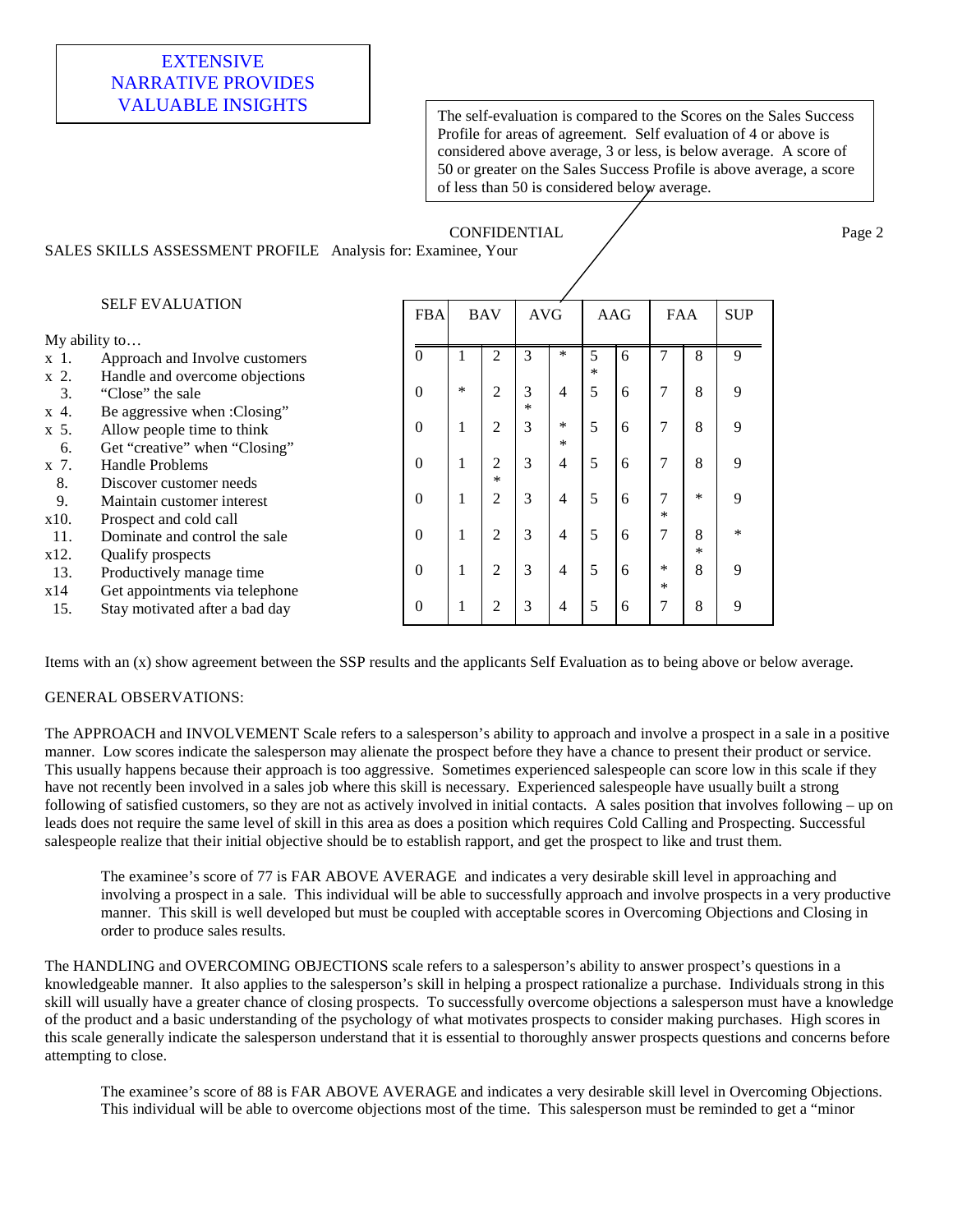close" after answering the objection. Making a statement such as, "I feel that completely settles that point, wouldn't you agree?" effectively "closes" the concern so the salesperson may proceed. This score must be complemented with acceptable scores in Approach and Involvement, and Closing in order to achieve maximum sales potential.

The skill of "BEING ABLE TO CLOSE" is essential to profitability. Even if salespeople can successfully approach and involve customers in a sale and overcome objections, if they are unable to ask for the sale, or "Close," they will not have a positive impact on bottom-line profits. The ability of "BEING ABLE TO CLOSE" not only involves knowing what to say, but also involves being able to recognize the proper time to "Close" the sale. Low scores in this area indicate a lack of knowledge and experience in this vitally essential skill. Intensive training may have little effect on the examinees skill level unless the examinee makes a dedicated effort to implement the training in his or her sales presentations.

The examinee's score of 71 is ABOVE AVERAGE and indicates an acceptable skill level in closing. This individual can be considered moderately knowledgeable in closing techniques and will be able to successfully close properly qualified prospects at an acceptable rate. While this skill has been developed to an acceptable level, the salesperson may be able to improve their closing ratio by being more aware of "buying signals". It is recommended that this salesperson be given an assignment of learning at least three new closes word for word. This score must be complemented with acceptable scores in Approach and Involvement, and Overcoming Objections, in order to achieve maximum sales potential.

> This extensive narrative provides valuable clues on the sales behavior you are likely to exhibit in each of the 13 sales skills areas.

You can also quickly identify weak areas so you can target training efforts!

The ETHICS scale refers to a salesperson's commitment to conduct a sale in a reputable and truthful manner. Low scores indicate a willingness on the part of the salesperson to make a sale no matter how many lies or empty promises need to be made. Such individuals can seriously damage a company's reputation. These salespeople may initially appear to be very productive in terms of closing sales. However, ultimately their deceit and unethical conduct will be detrimental to promoting a business relationship that involves long term repeat customers.

The examinee's score of 100 is SUPERIOR and indicates that this individual will rarely, if ever, resort to unethical tactics to close a sale. Reinforce this individual's dedication to ethical conduct by acknowledging that your company agrees with an ethical approach to business.

The scale of POLITE and COURTEOUS refers to an individual's willingness to use commonly accepted social conventions when dealing with prospects. Use of phrases such as: "Thank you", "Please", "I'm sorry", "Would you be kind enough to excuse me…", are indicative of a Polite and Courteous salesperson. However, there is a time to be POLITE and COURTEOUS, and there is a time to be very direct and ask for the sale. This is why some of the most effective "Closing" techniques are not the most Polite and Courteous techniques. So, it is not unusual to see lower scores in the Polite and Courteous scale when you see high scores in the Closing scale.

The examinee's score of 100 is SUPERIOR and indicates an extremely Polite and Courteous demeanor. Sometimes people who score high in this skill may tend to score poorly in Closing. Many times they are so Polite and Courteous that they may fear they will appear to be too "pushy" by attempting to use an aggressive closing technique. Interestingly, the high Polite and Courteous, low Closing profile, can be exhibited by very inexperienced salespeople, who lack aggression, or very experienced salespeople. Experienced salespeople with an established client base many times no longer need to actually close sales. Essentially they become order takers. When this happens, Polite and Courteous scores go up, and Closing scores go down.

The "Polite and Courteous" score, when compared to the "Ability to Close" score has been found to be a measurement of how aggressively a person closes!

The FRIENDLY and WARM scale refers to a salesperson's ability to be perceived as being sensitive to the needs of the buyer. High scores are indicative of salespeople who project to a prospect that they have a genuine concern that their product or service will be of significant benefit to the purchases. Individuals with low scores on this scale tend not to be perceived, in a sales situation, as "people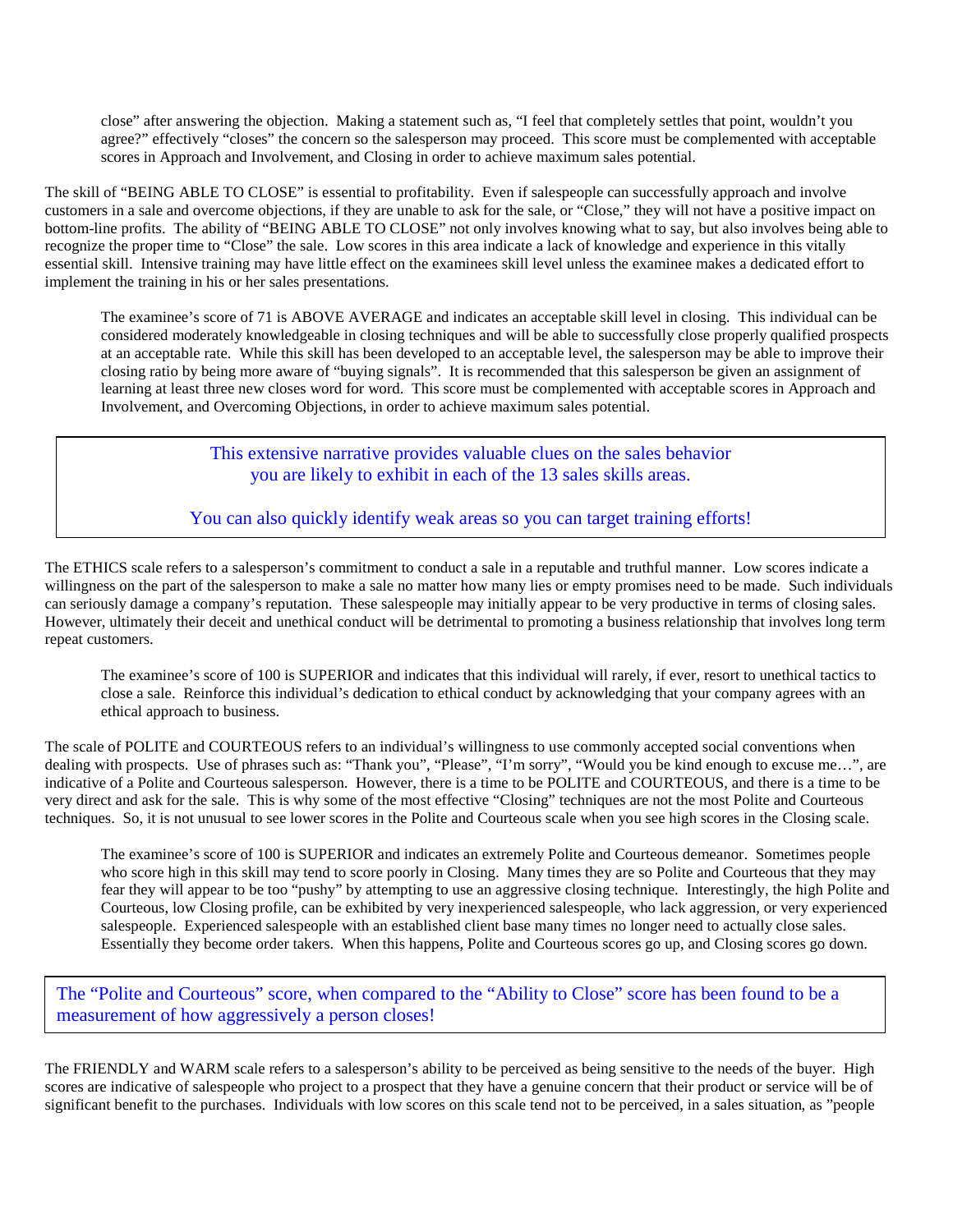oriented" therefore, without proper training their likelihood of long term success in sales is questionable. (Note: This scale measures how the prospect will perceive the salesperson's selling style, not their basic personality.) While this may seem strange, it is perfectly normal for managers to rank lower in this scale. Because managers are usually placed in the position of problem solver, or are called in on extremely difficult closes, they tend to be very practical and pragmatic in their approach. It is normal for a sales managers attention to be focuses more on "what's the bottom line?, "what's it going to take?" etc. They don't have the time to establish rapport, or establish the prospects needs, they assume the salesperson has done that. They view their function as a problem solver.

The examinee's score of 93 is SUPERIOR and indicates that the examinee will, with rare exception, be regarded as sensitive, warm and caring individual. This individual will probably build a large following because most people will find them to be extremely likable and will characterize them as having a charming personality. They have learned how to gain peoples confidence, and they will not betray their trust. This type of person projects a positive image for the company they work for and are generally considered to be very likable. However, having high scores in this area and lower scores in closing may indicate approval seeking at the expense of closing sales.

The scale of HANDLING PROBLEMS refers to an individual's ability to handle customer problems, as well as problem customers. Sometimes the profession of selling requires a great deal of patience when it comes to overly demanding customers. A low score on this scale indicates a lack of ability or desire to deal with such problems. These salespeople tend to avoid conflict. Many good salespeople do not like conflict and are not very good at handling problems. This is not a significant drawback if the salesperson has high FRIENDLY and WARM scores because these salespeople will not generally generate problems. However, individuals with low FRIENDLY and WARM scores and low scores in this scale will many times cause problems that they are not willing to correct themselves. Higher score levels are also required for managerial candidates.

The examinee's score of 100 is SUPERIOR and indicates an extremely desirable skill level in problem handling. This individual indicates a strong ability in interpersonal relationships that require patience. This individual will most likely be able to handle any problem situation that arises.

The skill of QUALIFYING BUYERS refers to the ability to determine the needs of prospects. Included in this area is the ability to learn if the prospects have the authority to make the purchase, and if the purchase is within their financial means.

The examinee's score of 97 is SUPERIOR and indicates an extremely desirable skill level in QUALIFYING BUYERS. This individual has learned the most productive and efficient methods for Qualifying prospective buyers. This individual will easily recognize potential buyers as opposed to individuals who are "just looking".

The PROSPECTING and COLD CALLING scale refers to a person's ability and tenacity in generating prospective clients. Knowing how and where to look for new prospects cuts down the amount of time needed for this task.

The examinee's score of 92 is SUPERIOR and indicates an extremely desirable skill level in Prospecting and Cold Calling. This individual has learned the most productive and time-efficient methods for generating qualified new leads. This person will spend more time on selling because this individual has to spend less time on generating new leads.

The skill area of PRESENTATIONS and DEMONSTRATIONS refers to a salesperson's ability to give productive product demonstrations and effective presentations. A key element to success in this skill area is "Prospect Involvement" in the Presentation or Demonstration.

The examinee's score of 49 is AVERAGE and indicates a moderately acceptable skill level in giving Presentations and Demonstrations. This individual can increase sales productivity by remembering that the key to success is proper prospect involvement. Additional training in this area would be beneficial.

TIME MANAGEMENT refers to an individual's ability to structure time in an effective and productive manner. (It should be noted that individuals who have owned their own company, or who have been in upper management tend to score low in this area. These individuals usually do not have to account for their time. Accordingly, they structure their time less rigorously than that which would be required of a salesperson expected to make sales quotas.)

The examinee's score of 14 is FAR BELOW AVERAGE and indicates that the examinee exercises little self-control in Time Management. This individual will not be productive in sales without very strict supervision and accountability.